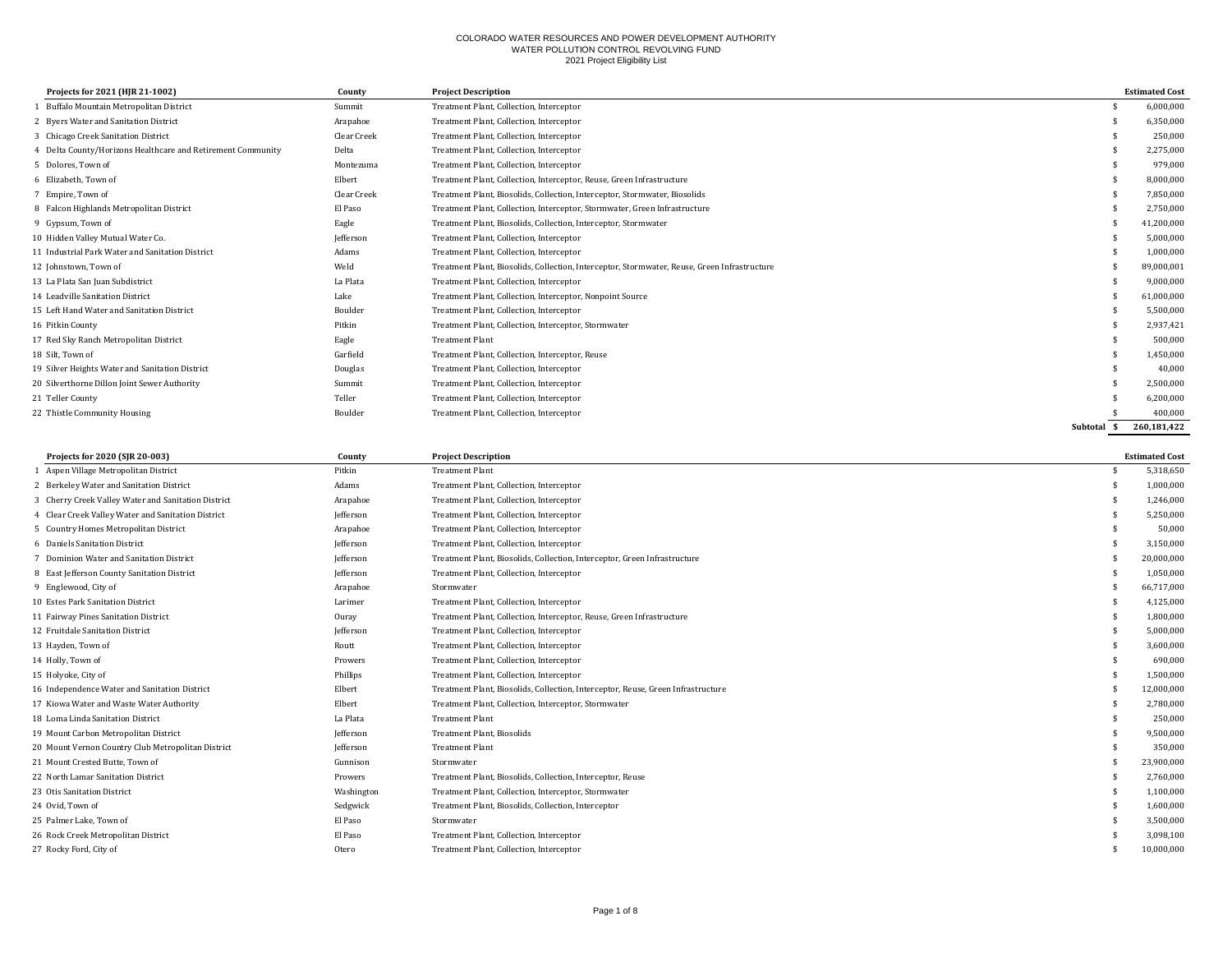| Projects for 2020 (SJR 20-003)        | County     | <b>Project Description</b>                           |          | <b>Estimated Cost</b> |
|---------------------------------------|------------|------------------------------------------------------|----------|-----------------------|
| 28 Romeo, Town of                     | Conejos    | Treatment Plant, Collection, Interceptor             |          | 2,650,000             |
| 29 Sedgwick, Town of                  | Sedgwick   | Treatment Plant, Collection, Interceptor, Stormwater |          | 11,850,000            |
| 30 Seibert, Town of                   | Kit Carson | Treatment Plant, Collection, Interceptor             |          | 1,525,000             |
| 31 St Vrain Sanitation District       | Weld       | <b>Treatment Plant</b>                               |          | 30,000,000            |
| 32 Wheat Ridge Sanitation District    | Jefferson  | Treatment Plant, Collection, Interceptor             |          | 7,350,000             |
| 33 Willow Brook Metropolitan District | Summit     | Stormwater                                           |          | 100,000               |
|                                       |            |                                                      | Subtotal | 244,809,750           |

| Projects for 2019 (HJR 19-1005)                         | County      | <b>Project Description</b>                                                                             |             | <b>Estimated Cost</b> |
|---------------------------------------------------------|-------------|--------------------------------------------------------------------------------------------------------|-------------|-----------------------|
| Baca Grande Water and Sanitation District               | Saguache    | Treatment Plant, Biosolids, Collection, Interceptor, Stormwater, Green Infrastructure, Nonpoint Source |             | 10,116,000            |
| 2 Bailey Water and Sanitation District                  | Park        | Treatment Plant, Collection, Interceptor                                                               |             | 2,750,000             |
| 3 Bear Creek Watershed Association                      | Jefferson   | Stormwater, Green Infrastructure, Nonpoint Source                                                      |             | 2,250,000             |
| 4 Centennial Water and Sanitation District              | Douglas     | Treatment Plant, Biosolids                                                                             |             | 75,000,000            |
| 5 Colorado Springs, City of                             | El Paso     | Stormwater, Nonpoint Source                                                                            |             | 223,005,000           |
| 6 Dinosaur, Town of                                     | Moffat      | Treatment Plant, Collection, Interceptor                                                               |             | 1,250,000             |
| 7 Divide MPC Metropolitan District No. 1 and No. 2      | Teller      | Treatment Plant, Nonpoint Source                                                                       |             | 2,800,000             |
| 8 Eagle, Town of                                        | Eagle       | Treatment Plant, Collection, Interceptor, Stormwater, Nonpoint Source                                  |             | 2,350,000             |
| 9 Estes Park, Town of                                   | Larimer     | Stormwater                                                                                             |             | 7,000,000             |
| 10 Georgetown, Town of                                  | Clear Creek | Treatment Plant, Biosolids, Collection, Interceptor, Nonpoint Source                                   |             | 1,650,000             |
| 11 Holly Hills Water and Sanitation District            | Denver      | Treatment Plant, Collection, Interceptor                                                               |             | 900,000               |
| 12 Lower Fountain Metropolitan Sewage Disposal District | El Paso     | Treatment Plant, Biosolids, Collection, Interceptor                                                    |             | 33,100,000            |
| 13 Maybell, Town of                                     | Moffat      | <b>Treatment Plant</b>                                                                                 |             | 250,000               |
| 14 Northwest Lakewood Sanitation District               | Jefferson   | Treatment Plant, Collection, Interceptor                                                               |             | 86,100,000            |
| 15 Paonia, Town of                                      | Delta       | Treatment Plant, Collection, Interceptor, Stormwater                                                   |             | 1,750,000             |
| 16 Parachute, Town of                                   | Garfield    | Treatment Plant, Collection, Interceptor, Green Infrastructure, Nonpoint Source                        |             | 600,000               |
| 17 Rico, Town of                                        | Dolores     | Treatment Plant, Collection, Interceptor, Green Infrastructure                                         |             | 6,506,123             |
| 18 Routt County For Community Of Milner                 | Routt       | Treatment Plant, Collection, Interceptor                                                               |             | 350,000               |
| 19 Silverton, Town of                                   | San Juan    | Treatment Plant, Collection, Interceptor, Green Infrastructure                                         |             | 21,100,000            |
| 20 South Durango Sanitation District                    | La Plata    | Treatment Plant, Collection, Interceptor                                                               |             | 3,850,000             |
| 21 Superior, Town of                                    | Boulder     | Treatment Plant, Reuse, Green Infrastructure, Collection, Interceptor, Biosolids, Stormwater           |             | 41,900,000            |
| 22 Walsh, Town of                                       | Baca        | Treatment Plant, Biosolids, Collection, Interceptor, Stormwater, Nonpoint Source                       |             | 1,690,000             |
| 23 Will-O-Wisp Metropolitan District                    | Park        | Treatment Plant, Collection, Interceptor                                                               |             | 5,350,000             |
| 24 Wray, City of                                        | Yuma        | Treatment Plant, Collection, Interceptor, Stormwater, Green Infrastructure                             |             | 6,750,000             |
|                                                         |             |                                                                                                        | Subtotal \$ | 538,367,123           |

| Projects for 2018 (SJR 18-003)               | County                | <b>Project Description</b>                                                                                              |          | <b>Estimated Cost</b> |
|----------------------------------------------|-----------------------|-------------------------------------------------------------------------------------------------------------------------|----------|-----------------------|
| 1 Boulder, City of                           | Boulder               | Stormwater, Nonpoint Source, Treatment Plant, Collection, Interceptor, Green Infrastructure                             |          | 357,000,000           |
| 2 Cherry Creek Basin Water Quality Authority | Arapahoe              | Stormwater                                                                                                              |          | 5,000,000             |
| 3 Gilpin County School District RE-1         | Gilpin                | Treatment Plant, Collection, Interceptor                                                                                |          | 4,750,000             |
| 4 Grand Valley Drainage District             | Mesa                  | Stormwater, Nonpoint Source                                                                                             |          | 49,150,000            |
| 5 Gunnison, City of                          | Gunnison              | Treatment Plant, Biosolids, Collection, Interceptor, Reuse, Green Infrastructure, Green Infrastructure, Nonpoint Source |          | 25,025,000            |
| 6 Kiowa, Town of                             | Elbert                | Treatment Plant, Collection, Interceptor                                                                                |          | 500,000               |
| 7 La Jara, Town of                           | Conejos               | Treatment Plant, Collection, Interceptor, Reuse, Stormwater                                                             |          | 1,700,000             |
| 8 Manassa, Town of                           | Conejos               | Treatment Plant, Collection, Interceptor                                                                                |          | 4,000,000             |
| 9 Metro Wastewater Reclamation District      | Denver/Jefferson/Weld | Treatment Plant, Biosolids, Collection, Interceptor, Green Infrastructure                                               |          | 2,031,540,000         |
| 10 Minturn, Town of                          | Eagle                 | Treatment Plant, Collection, Interceptor                                                                                |          | 100,000               |
| 11 Parker Water and Sanitation District      | Douglas               | Treatment Plant, Collection, Interceptor                                                                                |          | 144,000,000           |
| 12 Sheridan, City of                         | Arapahoe              | Treatment Plant, Collection, Interceptor, Stormwater, Green Infrastructure, Nonpoint Source                             |          | 14,300,000            |
| 13 Spring Valley Metropolitan District No. 1 | Elbert                | Treatment Plant, Collection, Interceptor                                                                                |          | 700,000               |
|                                              |                       |                                                                                                                         | Subtotal | \$2.637.765.000       |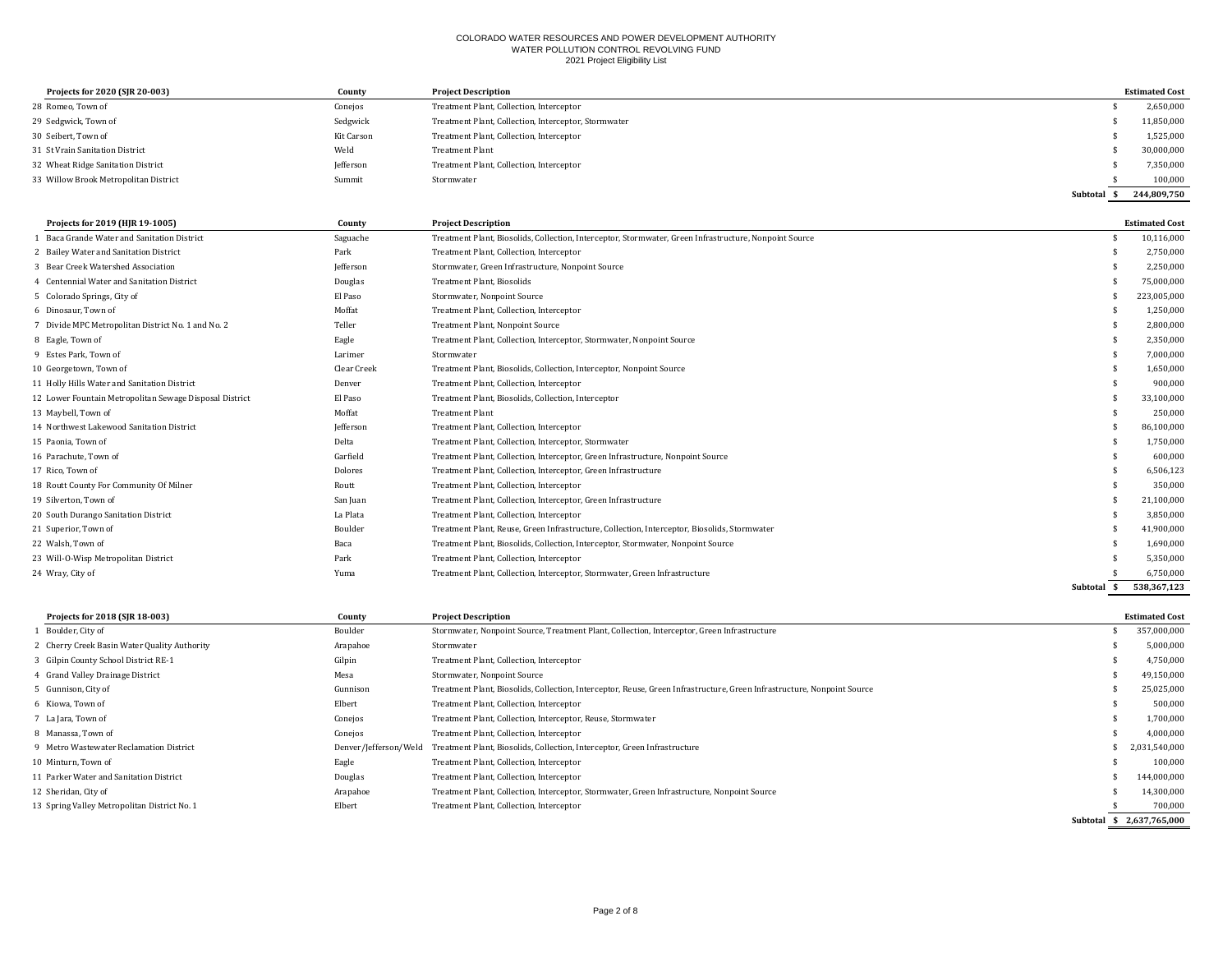| Projects for 2017 (HJR 17-1003)                      | County          | <b>Project Description</b>                                                                                    |          | <b>Estimated Cost</b> |
|------------------------------------------------------|-----------------|---------------------------------------------------------------------------------------------------------------|----------|-----------------------|
| Brighton, City of                                    | Adams/Weld      | Treatment Plant, Collection, Interceptor, Nonpoint Source, Stormwater, Green Infrastructure                   |          | 93,750,000            |
| 2 Colorado Springs Utilities                         | El Paso         | Treatment Plant, Biosolids, Collection, Interceptor, Green Infrastructure                                     |          | 424,159,276           |
| 3 De Beque, Town of                                  | Mesa            | Treatment Plant, Biosolids, Collection, Interceptor, Stormwater, Reuse, Green Infrastructure, Nonpoint Source |          | 12,690,000            |
| 4 Dove Creek, Town of                                | Dolores         | Treatment Plant, Collection, Interceptor, Green Infrastructure                                                |          | 3,500,000             |
| 6 Fairplay Sanitation District                       | Park            | Treatment Plant, Collection, Interceptor                                                                      |          | 500,000               |
| 7 Fort Morgan, City of                               | Morgan          | Treatment Plant, Collection, Interceptor, Stormwater                                                          |          | 21,315,500            |
| 8 Fruita, City of                                    | Mesa            | Treatment Plant, Collection, Interceptor, Stormwater                                                          |          | 10,334,000            |
| 9 Idalia Sanitation District                         | Yuma            | Treatment Plant, Collection, Interceptor                                                                      |          | 3,250,000             |
| 10 Lakewood, City of                                 | Jefferson       | Treatment Plant, Collection, Interceptor, Nonpoint Source, Stormwater                                         |          | 54,000,000            |
| 11 Manitou Springs, City of                          | El Paso         | Treatment Plant, Collection, Interceptor, Nonpoint Source, Stormwater, Green Infrastructure                   |          | 23,350,000            |
| 12 Mount Werner Water and Sanitation District        | Routt           | Treatment Plant, Collection, Interceptor                                                                      |          | 5,200,000             |
| 13 Mount Crested Butte Water and Sanitation District | Gunnison        | Treatment Plant, Collection, Interceptor                                                                      |          | 11,000,000            |
| 14 Ramah, Town of                                    | El Paso         | Treatment Plant, Collection, Interceptor, Stormwater                                                          |          | 5,200,000             |
| 15 Snyder Sanitation District                        | Morgan          | Treatment Plant, Collection, Interceptor                                                                      |          | 85,000                |
| 16 Starkville, Town of                               | Las Animas      | Treatment Plant, Biosolids, Collection, Interceptor, Nonpoint Source, Stormwater, Reuse                       |          | 640,000               |
| 17 Steamboat Lake Water and Sanitation District      | Routt           | Treatment Plant, Biosolids, Collection, Interceptor                                                           |          | 1,733,000             |
| 18 Valley Sanitation District                        | Arapahoe/Denver | Treatment Plant, Collection, Interceptor                                                                      |          | 3,200,000             |
|                                                      |                 |                                                                                                               | Subtotal | 673,906,776           |

| Projects for 2016 (SJR 16-003)                                      | County     | <b>Project Description</b>                                                                   |                 | <b>Estimated Cost</b> |
|---------------------------------------------------------------------|------------|----------------------------------------------------------------------------------------------|-----------------|-----------------------|
| Alamosa County/Mosca Improvement District                           | Alamosa    | Treatment Plant, Collection, Interceptor                                                     |                 | 1,410,000             |
| 2 Avondale Water and Sanitation District                            | Pueblo     | Treatment Plant, Collection, Interceptor                                                     |                 | 650,000               |
| 3 Bennett, Town of                                                  | Adams      | Treatment Plant, Biosolids, Collection, Interceptor, Stormwater, Reuse, Green Infrastructure |                 | 139,080,000           |
| 4 Center Sanitation District                                        | Saguache   | Treatment Plant, Biosolids, Collection, Interceptor                                          |                 | 10,500,000            |
| 5 Coal Creek. Town of                                               | Fremont    | Treatment Plant, Collection, Interceptor, Nonpoint Source, Stormwater, Reuse, Biosolids      |                 | 6,480,000             |
| 6 Colorado City Metropolitan District                               | Pueblo     | Treatment Plant, Collection, Interceptor, Biosolids                                          |                 | 16,000,000            |
| 7 Cortez, City of                                                   | Montezuma  | Stormwater                                                                                   |                 | 1,100,000             |
| 8 Creede, City of                                                   | Mineral    | Treatment Plant, Collection, Interceptor, Nonpoint Source, Stormwater                        |                 | 4,999,000             |
| 9 Deer Trail. Town of                                               | Arapahoe   | Treatment Plant, Biosolids, Collection, Interceptor, Nonpoint Source, Stormwater, Reuse      |                 | 2,710,000             |
| 10 Eads. Town of                                                    | Kiowa      | Treatment Plant, Biosolids, Collection, Interceptor, Nonpoint Source, Stormwater, Reuse      |                 | 3.160.000             |
| 11 Ellicott Town Center Metropolitan District                       | El Paso    | Treatment Plant, Biosolids, Collection, Interceptor                                          |                 | 5,150,000             |
| 12 Granada Sanitation District                                      | Prowers    | Treatment Plant, Biosolids, Collection, Interceptor, Reuse                                   |                 | 1,150,000             |
| 13 Granada, Town of                                                 | Prowers    | Nonpoint Source, Stormwater                                                                  |                 | 170,000               |
| 14 Grand Mesa Metropolitan District No. 2                           | Mesa       | Treatment Plant, Collection, Interceptor, Green Infrastructure                               |                 | 5,510,000             |
| 15 Kim, Town of                                                     | Las Animas | Nonpoint Source, Stormwater, Treatment Plant, Collection, Interceptor                        |                 | 450.000               |
| 16 Lincoln County                                                   | Lincoln    | Treatment Plant, Biosolids, Collection, Interceptor, Nonpoint Source, Stormwater, Reuse      |                 | 2,910,000             |
| 17 Mesa County Lower Valley Rural Public Improvement District       | Mesa       | Treatment Plant, Collection, Interceptor                                                     |                 | 15,700,000            |
| 18 Mountain View. Town of                                           | lefferson  | Treatment Plant, Collection, Interceptor, Stormwater                                         |                 | 6,550,000             |
| 19 Plum Creek Water Reclamation Authority                           | Douglas    | Treatment Plant, Collection, Interceptor, Reuse, Green Infrastructure                        |                 | 79,500,000            |
| 20 Purgatory Metropolitan District                                  | La Plata   | Treatment Plant, Collection, Interceptor                                                     |                 | 9,000,000             |
| 21 Southwest Mesa County Rural Services Public Improvement District | Mesa       | Treatment Plant, Collection, Interceptor, Biosolids                                          |                 | 6,650,000             |
|                                                                     |            |                                                                                              | -SI<br>Subtotal | 318,829,000           |

| Projects for 2015 (HJR 15-1006)                                     | County  | <b>Project Description</b>               |          | <b>Estimated Cost</b> |  |
|---------------------------------------------------------------------|---------|------------------------------------------|----------|-----------------------|--|
| Larimer County/Crystal Lakes Water and Sewer Association 6th filing | Larimer | Treatment Plant, Collection, Interceptor |          | 750.000               |  |
| 2 Routt County/Community of Phippsburg                              | Routt   | Treatment Plant, Collection, Interceptor |          | 3,800,200             |  |
| Yampa, Town of                                                      | Routt   | Treatment Plant, Collection, Interceptor |          | 3,815,825             |  |
|                                                                     |         |                                          | Subtotal | 8.366.025             |  |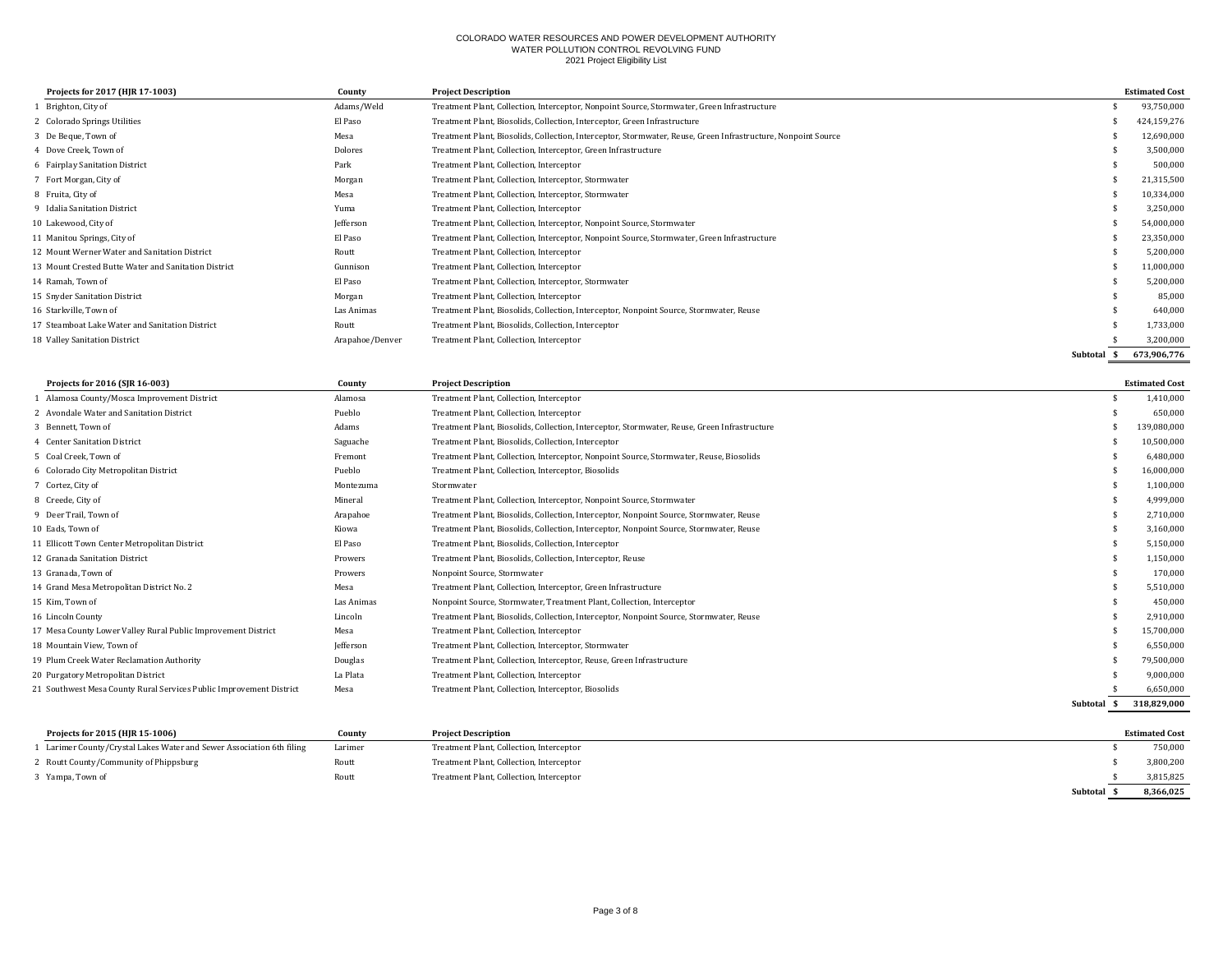| Projects for 2014 (SJR 14-004)                       | County  | <b>Project Description</b>                                                              |          | <b>Estimated Cost</b> |
|------------------------------------------------------|---------|-----------------------------------------------------------------------------------------|----------|-----------------------|
| Alamosa, City of                                     | Alamosa | Treatment Plant, Stormwater, Collection, Interceptor, Nonpoint Source, Reuse, Biosolids |          | 32,880,000            |
| 2 Ault. Town of                                      | Weld    | Treatment Plant, Biosolids, Collection, Interceptor, Stormwater                         |          | 10,200,000            |
| 3 Colorado Centre Metropolitan District              | El Paso | Treatment Plant, Biosolids, Collection, Interceptor, Stormwater                         |          | 17,500,000            |
| 4 Cripple Creek, City of                             | Teller  | Treatment Plant, Collection, Interceptor, Biosolids, Green Infrastructure               |          | 11,900,000            |
| 5 Highland Park Sanitation District                  | Logan   | Collection, Interceptor, Treatment Plant, Nonpoint Source, Stormwater                   |          | 240.000               |
| 6 La Junta, City of                                  | Otero   | Treatment Plant, Collection, Interceptor, Biosolids                                     |          | 14,500,000            |
| 7 Larimer County/North Highway 287 Sewer Association | Larimer | Collection, Interceptor, Treatment Plant                                                |          | 5,619,000             |
| 8 Louisville. City of                                | Boulder | Treatment Plant, Biosolids, Reuse, Collection, Interceptor, Stormwater                  |          | 23,900,000            |
| 9 Superior Metropolitan District No. 1               | Boulder | Treatment Plant, Biosolids, Green Infrastructure, Collection, Interceptor               |          | 20,400,000            |
|                                                      |         |                                                                                         | Subtotal | 137,139,000           |

| Projects for 2013 (HJR 13-1007)                             | County          | <b>Project Description</b>                                                                                                 |     | <b>Estimated Cost</b>     |
|-------------------------------------------------------------|-----------------|----------------------------------------------------------------------------------------------------------------------------|-----|---------------------------|
| 1 Antonito. Town of                                         | Conejos         | Treatment Plant, Collection, Interceptor, Green Infrastructure                                                             | \$  | 5,310,957                 |
| 2 Arvada, City of                                           | Jefferson       | Collection, Interceptor, Treatment Plant, Stormwater                                                                       | \$  | 63,200,000                |
| 3 Aurora, City of                                           | Adams/Arapahoe  | Collection, Interceptor, Treatment Plant, Green Infrastructure, Stormwater, Nonpoint Source, Reuse                         | \$  | 477,033,363               |
| 4 Bayfield, Town of                                         | La Plata        | Treatment Plant, Collection, Interceptor, Stormwater, Biosolids                                                            | \$. | 3,400,000                 |
| 5 Bear Creek Water and Sanitation District                  | Jefferson       | Treatment Plant, Collection, Interceptor, Consolidation                                                                    | \$  | 680,800                   |
| 6 Buena Vista Sanitation District                           | Chaffee         | Treatment Plant, Collection, Interceptor, Green Infrastructure, Biosolids, Consolidation                                   | \$  | 32,750,000                |
| 7 Cedaredge, Town of                                        | Delta           | Treatment Plant, Consolidation, Biosolids, Stormwater, Reuse, Collection, Interceptor, Green Infrastructure                | \$  | 2,820,000                 |
| 8 Central City, City of                                     | Gilpin          | Stormwater, Treatment Plant, Collection, Interceptor, Green Infrastructure                                                 | \$  | 1,920,000                 |
| 9 Central Clear Creek Sanitation District                   | Clear Creek     | Collection, Interceptor, Treatment Plant, Green Infrastructure, Biosolids, Consolidation, Nonpoint Source                  | \$  | 7,600,000                 |
| 10 Crested Butte, Town of                                   | Gunnison        | Treatment Plant, Collection, Interceptor, Biosolids, Green Infrastructure, Stormwater                                      | \$  | 16,050,000                |
| 11 Crowley, Town of                                         | Crowley         | Treatment Plant, Collection, Interceptor, Nonpoint Source, Reuse, Stormwater, Biosolids                                    | \$  | 2,720,000                 |
| 12 Cucharas Sanitation and Water District                   | Huerfano        | Collection, Interceptor, Treatment Plant, Biosolids, Nonpoint Source, Reuse, Stormwater                                    | \$  | 2,800,000                 |
| 13 Del Norte, Town of                                       | Rio Grande      | Treatment Plant, Stormwater, Collection, Interceptor                                                                       | \$  | 15,000,000                |
| 14 Donala Water and Sanitation District                     | El Paso         | Biosolids, Reuse, Treatment Plant, Green Infrastructure, Stormwater, Collection, Interceptor                               | \$  | 25,700,000                |
| 15 Durango, City of                                         | La Plata        | Biosolids, Treatment Plant, Green Infrastructure, Collection, Interceptor, Reuse, Stormwater                               | \$. | 85,039,805                |
| 16 Eagle River Water and Sanitation District                | Eagle           | Treatment Plant, Collection, Interceptor, Biosolids, Stormwater, Nonpoint Source, Green Infrastructure                     | \$  | 205,840,900               |
| 17 Flagler, Town of                                         | Kit Carson      | Treatment Plant, Collection, Interceptor, Nonpoint Source, Reuse, Stormwater, Biosolids                                    | \$  | 2,760,000                 |
| 18 Gardner Water and Sanitation Public Improvement District | Huerfano        | Treatment Plant, Collection, Interceptor, Source Water Protection, Green Infrastructure, Reuse, Biosolids                  | \$  | 2,800,000                 |
| 19 Hot Sulphur Springs, Town of                             | Grand           | Treatment Plant, Collection, Interceptor, Reuse, Stormwater, Nonpoint Source, Biosolids                                    | \$  | 8,550,000                 |
| 20 Ignacio, Town of                                         | La Plata        | Collection, Interceptor, Treatment Plant, Stormwater, Green Infrastructure, Nonpoint Source                                | \$  | 11,800,000                |
| 21 Lafayette, City of                                       | Boulder         | Treatment Plant, Biosolids, Collection, Interceptor, Stormwater                                                            | \$  | 70,000,000                |
| 22 Lamar, City of                                           | Prowers         | Treatment Plant, Collection, Interceptor, Nonpoint Source, Stormwater, Green Infrastructure, Reuse, Biosolids              | \$  | 30,000,000                |
| 23 Longmont, City of                                        | Boulder         | Collection, Interceptor, Treatment Plant, Stormwater, Green Infrastructure, Biosolids, Nonpoint Source, Reuse              | \$  | 194,280,000               |
| 24 Louviers Water and Sanitation District                   | Douglas         | Treatment Plant, Collection, Interceptor, Nonpoint Source                                                                  | \$  | 6,500,000                 |
| 25 Naturita. Town of                                        | Montrose        | Treatment Plant, Collection, Interceptor, Consolidation, Green Infrastructure, Stormwater                                  | \$  | 9,500,000                 |
| 26 Nederland, Town of                                       | Boulder         | Treatment Plant, Collection, Interceptor, Stormwater, Biosolids, Green Infrastructure                                      | \$  | 14,600,000                |
| 27 Ouray, City of                                           | Ouray           | Treatment Plant, Biosolids, Collection, Interceptor, Reuse, Green Infrastructure                                           | \$  | 13,250,000                |
| 28 Paint Brush Hills Metropolitan District                  | El Paso         | Source Water Protection, Consolidation, Treatment Plant, Collection, Interceptor, Nonpoint Source, Stormwater              | \$  | 2,650,000                 |
| 29 Pritchett. Town of                                       | Baca            | Treatment Plant, Collection, Interceptor, Nonpoint Source, Reuse, Stormwater, Biosolids                                    | \$  | 1,430,000                 |
| 30 Rangely, Town of                                         | Rio Blanco      | Treatment Plant, Collection, Interceptor, Biosolids, Green Infrastructure, Stormwater, Nonpoint Source                     | \$  | 93,000,000                |
| 31 Rockvale. Town of                                        | Fremont         | Treatment Plant, Interconnection, Collection, Interceptor, Stormwater, Biosolids, Reuse, Consolidation, Nonpoint Source    | \$  | 2,545,000                 |
| 32 Spring Canyon Water and Sanitation District              | Larimer         | Collection, Interceptor, Treatment Plant                                                                                   | \$  | 950,000                   |
| 33 Telluride, Town of                                       | San Miguel      | Treatment Plant, Collection, Interceptor, Stormwater, Green Infrastructure, Biosolids, Nonpoint Source                     | \$  | 70,400,000                |
| 34 Triview Metropolitan District                            | El Paso         | Treatment Plant, Reuse, Collection, Interceptor, Green Infrastructure, Biosolids, Stormwater                               | \$  | 21,800,000                |
| 35 Two Rivers Metropolitan District                         | Eagle           | Treatment Plant, Biosolids, Collection, Interceptor                                                                        | \$. | 500,000                   |
| 36 Upper Thompson Sanitation District                       | Larimer         | Collection, Interceptor, Treatment Plant, Biosolids, Green Infrastructure                                                  | \$  | 57,000,000                |
| 37 Wellington, Town of                                      | Larimer         | Collection, Interceptor, Treatment Plant, Biosolids, Reuse, Stormwater, Nonpoint Source, Green Infrastructure              | \$  | 60.500.000                |
| 38 Westminster, City of                                     | Adams/Jefferson | Nonpoint Source, Treatment Plant, Collection, Interceptor, Reuse, Combined Sewer Overflow, Green Infrastructure, Biosolids | \$  | 872,393,432               |
| 39 Widefield Water and Sanitation District                  | El Paso         | Treatment Plant, Collection, Interceptor, Green Infrastructure, Nonpoint Source, Reuse, Biosolids, Stormwater              | \$  | 87,000,000                |
| 40 Wiley Sanitation District                                | Prowers         | Treatment Plant, Collection, Interceptor, Nonpoint Source, Reuse, Stormwater, Biosolids                                    |     | 5,445,000                 |
| 41 Woodmen Hills Metropolitan District                      | El Paso         | Consolidation, Treatment Plant, Collection, Interceptor, Biosolids, Reuse, Stormwater, Green Infrastructure                | \$  | 21.500.000                |
|                                                             |                 |                                                                                                                            |     | Subtotal \$ 2,609,019,257 |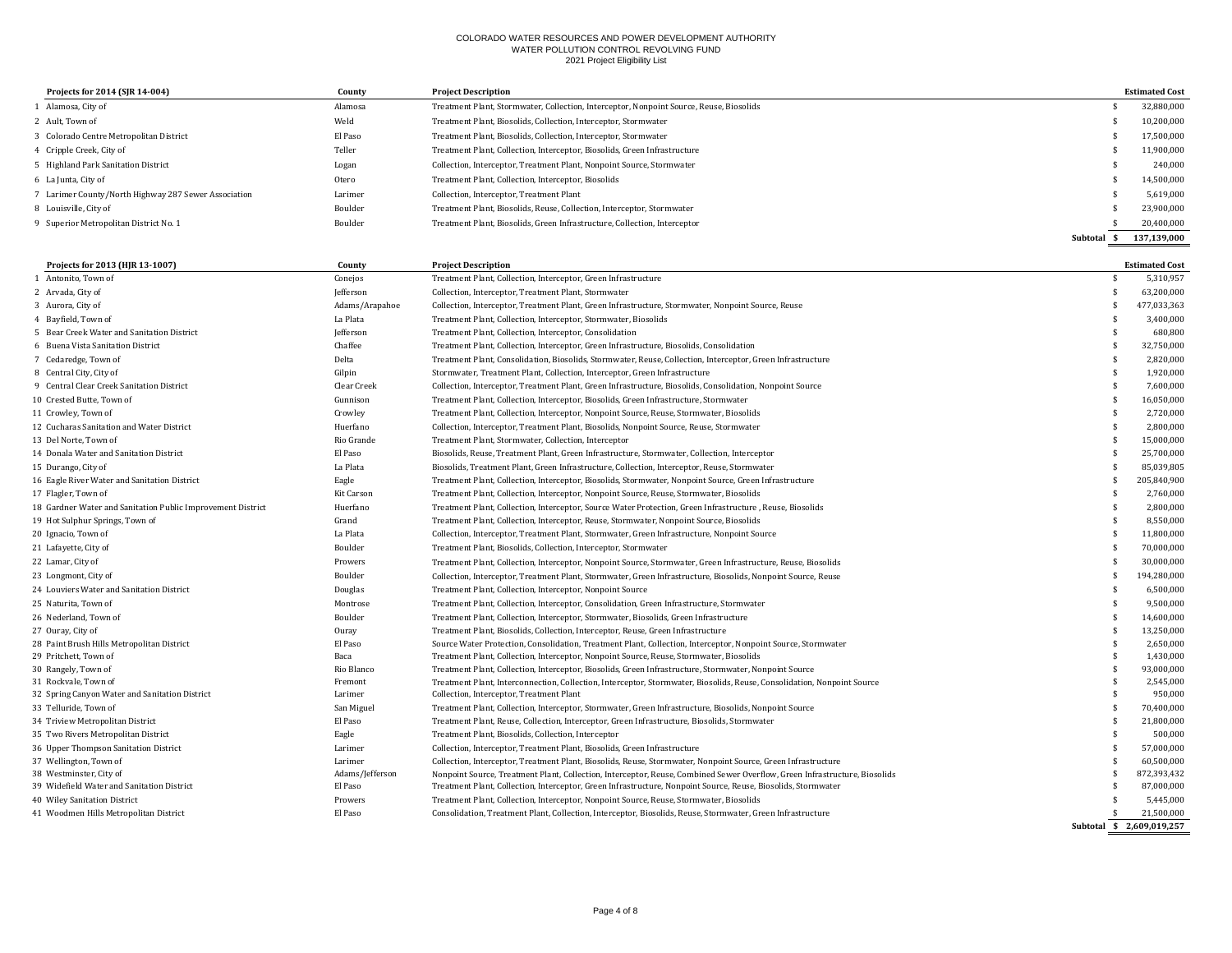| Projects for 2012 (SJR 12-003)                            | County    | <b>Project Description</b>                                                                                                             |             | <b>Estimated Cost</b> |
|-----------------------------------------------------------|-----------|----------------------------------------------------------------------------------------------------------------------------------------|-------------|-----------------------|
| 1 Carbondale, Town of                                     | Garfield  | Stormwater, Nonpoint Source, Treatment Plant, Biosolids, Source Water Protection, Collection, Interceptor, Green Infrastructure        |             | 20,658,500            |
| 2 Craig, City of                                          | Moffat    | Treatment Plant, Biosolids, Collection, Interceptor, Stormwater, Green Infrastructure                                                  |             | 28,000,000            |
| 3 Denver, City and County                                 | Denver    | Stormwater, Source Water Protection, Treatment Plant, Collection, Interceptor, Green Infrastructure                                    |             | 495,000,000           |
| 4 Eldorado Springs Local Improvement District             | Boulder   | Treatment Plant, Interconnection, Collection, Interceptor, Green Infrastructure, Consolidation                                         |             | 50,000                |
| 5 Forest Lakes Metropolitan District/El Paso County       | El Paso   | Treatment Plant, Biosolids, Reuse, Collection, Interceptor, Stormwater                                                                 |             | 3,300,000             |
| 6 Forest Lakes Metropolitan District/La Plata County      | La Plata  | Treatment Plant, Collection, Interceptor, Consolidation, Green Infrastructure, Stormwater                                              |             | 11,000,000            |
| 7 Fountain Sanitation District                            | El Paso   | Treatment Plant, Biosolids, Collection, Interceptor, Consolidation, Green Infrastructure                                               |             | 64,000,000            |
| 8 Fraser, Town of                                         | Grand     | Collection, Interceptor, Treatment Plant, Green Infrastructure, Stormwater, Nonpoint Source, Consolidation, Biosolids                  |             | 19,055,000            |
| 9 Fremont Sanitation District                             | Fremont   | Treatment Plant, Collection, Interceptor, Green Infrastructure, Nonpoint Source, Biosolids                                             |             | 22,275,960            |
| 10 Hotchkiss, Town of                                     | Delta     | Collection, Interceptor, Treatment Plant, Stormwater                                                                                   |             | 3,500,000             |
| 11 Kittredge Sanitation and Water District                | Jefferson | Collection, Interceptor, Treatment Plant, Biosolids                                                                                    |             | 3,688,300             |
| 12 La Veta. Town of                                       | Huerfano  | Collection, Interceptor, Treatment Plant, Source Water Protection, Green Infrastructure, Stormwater, Biosolids, Nonpoint Source        |             | 6,810,000             |
| 13 Log Lane Village, Town of                              | Morgan    | Collection, Interceptor, Treatment Plant, Stormwater                                                                                   |             | 1,550,000             |
| 14 Mountain Water and Sanitation District                 | Jefferson | Treatment Plant, Collection, Interceptor, Green Infrastructure                                                                         |             | 3,000,000             |
| 15 Nucla. Town of                                         | Montrose  | Collection, Interceptor, Treatment Plant, Consolidation, Stormwater                                                                    |             | 4,525,000             |
| 16 Pagosa Area Water and Sanitation District              | Archuleta | Treatment Plant, Biosolids, Collection, Interceptor, Reuse, Nonpoint Source, Consolidation, Green Infrastructure                       |             | 11,760,500            |
| 17 Pagosa Springs Sanitation General Improvement District | Archuleta | Treatment Plant, Collection, Interceptor, Green Infrastructure, Biosolids, Interconnection, Nonpoint Source                            |             | 31,600,000            |
| 18 Platteville, Town of                                   | Weld      | Treatment Plant, Stormwater, Collection, Interceptor                                                                                   |             | 11,000,000            |
| 19 Ridgway, Town of                                       | Ouray     | Treatment Plant, Collection, Interceptor, Stormwater, Source Water Protection, Green Infrastructure                                    |             | 15,527,000            |
| 20 Saguache, Town of                                      | Saguache  | Treatment Plant, Collection, Interceptor, Green Infrastructure                                                                         |             | 2,000,000             |
| 21 Simla, Town of                                         | Elbert    | Collection, Interceptor, Treatment Plant, Green Infrastructure, Nonpoint Source, Reuse, Stormwater, Biosolids                          |             | 4,090,000             |
| 22 Springfield, Town of                                   | Baca      | Treatment Plant, Collection, Interceptor, Source Water Protection, Green Infrastructure, Nonpoint Source, Reuse, Stormwater, Biosolids |             | 5,500,000             |
| 23 Walden, Town of                                        | Jackson   | Treatment Plant, Biosolids, Collection, Interceptor, Green Infrastructure                                                              |             | 1,125,000             |
| 24 Walsenburg, City of                                    | Huerfano  | Treatment Plant, Collection, Interceptor, Biosolids, Stormwater, Consolidation, Nonpoint Source, Reuse                                 |             | 9,620,000             |
| 25 West Jefferson County Metropolitan District            | Jefferson | Treatment Plant, Biosolids, Collection, Interceptor                                                                                    |             | 17,647,500            |
| 26 Wiggins, Town of                                       | Morgan    | Treatment Plant, Collection, Interceptor, Biosolids, Nonpoint Source, Stormwater, Consolidation, Green Infrastructure                  |             | 15,200,000            |
|                                                           |           |                                                                                                                                        | Subtotal \$ | 811.482.760           |

| Projects for 2011 (HJR 11-1008)                    | County       | <b>Project Description</b>                                                                                                                     | <b>Estimated Cost</b>     |
|----------------------------------------------------|--------------|------------------------------------------------------------------------------------------------------------------------------------------------|---------------------------|
| Academy Water and Sanitation District              | El Paso      | Treatment Plant, Collection, Interceptor, Interconnection, Green Infrastructure, Biosolids, Consolidation                                      | 7,650,000                 |
| 2 Boxelder Sanitation District                     | Larimer/Weld | Treatment Plant, Collection, Interceptor, Biosolids, Green Infrastructure, Consolidation                                                       | 68,000,000                |
| 3 Brush, City of                                   | Morgan       | Treatment Plant, Collection, Interceptor, Biosolids, Stormwater, Green Infrastructure                                                          | 5,210,000                 |
| 4 Cheyenne Wells Sanitation District No. 1         | Chevenne     | Treatment Plant, Biosolids, Collection, Interceptor, Green Infrastructure, Reuse, Source Water Protection, Stormwater, Combined Sewer Overflow | 16,000,000                |
| 5 Clifton Sanitation District                      | Mesa         | Treatment Plant, Interceptor, Collection, Biosolids, Reuse, Green Infrastructure, Nonpoint Source, Consolidation, Stormwater                   | 26,900,000                |
| 6 Eckley, Town of                                  | Yuma         | Treatment Plant, Collection, Interceptor, Green Infrastructure                                                                                 | 2,850,000                 |
| 7 Fort Collins, City of                            | Larimer      | Treatment Plant, Biosolids, Collection, Interceptor, Stormwater, Nonpoint Source, Green Infrastructure                                         | 372,000,000               |
| 8 Glenwood Springs, City of                        | Garfield     | Consolidation, Treatment Plant, Biosolids, Nonpoint Source, Collection, Interceptor, Stormwater, Interconnection, Green Infrastructure         | 2,400,000                 |
| 9 Granby Sanitation District                       | Grand        | Treatment Plant, Biosolids, Collection, Interceptor, Green Infrastructure                                                                      | 10,984,000                |
| 10 Grand Junction, City of                         | Mesa         | Collection, Interconnection, Interceptor, Treatment Plant, Stormwater, Combined Sewer Overflow, Green Infrastructure, Consolidation, Biosolids | 277,721,395               |
| 11 Greatrock North Water and Sanitation District   | Adams        | Consolidation, Treatment Plant, Collection, Interceptor                                                                                        | 5,500,000                 |
| 12 Hi-Land Acres Water and Sanitation District     | Adams        | Treatment Plant, Collection, Interceptor, Consolidation, Interconnection                                                                       | 1,575,500                 |
| 13 Lochbuie, Town of                               | Weld         | Stormwater, Nonpoint Source, Treatment Plant, Biosolids, Green Infrastructure, Collection, Interceptor                                         | 13,250,000                |
| 14 Meeker Sanitation District                      | Rio Blanco   | Treatment Plant, Collection, Interceptor, Combined Sewer Overflow, Consolidation, Biosolids, Reuse, Green Infrastructure                       | 17,465,000                |
| 15 Monument Sanitation District                    | El Paso      | Treatment Plant, Collection, Interceptor, Green Infrastructure, Biosolids, Reuse                                                               | 11,865,000                |
| 16 Norwood Sanitation District                     | San Miguel   | Biosolids, Collection, Interceptor, Treatment Plant, Green Infrastructure                                                                      | 591,600                   |
| 17 Olney Springs, Town of                          | Crowley      | Treatment Plant, Interceptor, Collection, Nonpoint Source, Reuse, Stormwater, Biosolids, Green Infrastructure                                  | 4,000,000                 |
| 18 Peetz, Town of                                  | Logan        | Treatment Plant, Collection, Interceptor, Green Infrastructure, Consolidation, Interconnection, Source Water Protection                        | 3,755,000                 |
| 19 Penrose Sanitation District                     | Fremont      | Treatment Plant, Collection, Interceptor, Green Infrastructure, Source Water Protection, Consolidation, Biosolids                              | 3,050,000                 |
| 20 Rye, Town of                                    | Pueblo       | Consolidation, Collection, Interceptor, Treatment Plant, Interconnection, Stormwater                                                           | 600,000                   |
| 21 St Mary's Glacier Water and Sanitation District | Clear Creek  | Treatment Plant, Biosolids, Interceptor, Collection, Green Infrastructure, Stormwater                                                          | 14,925,000                |
| 22 Steamboat Springs, City of                      | Routt        | Collection, Interceptor, Treatment Plant, Biosolids, Stormwater, Green Infrastructure                                                          | 28,932,000                |
| 23 Windsor, Town of                                | Weld         | Treatment Plant, Collection, Interceptor, Green Infrastructure, Stormwater, Biosolids                                                          | 150,000,000               |
|                                                    |              |                                                                                                                                                | Subtotal \$ 1.045.224.495 |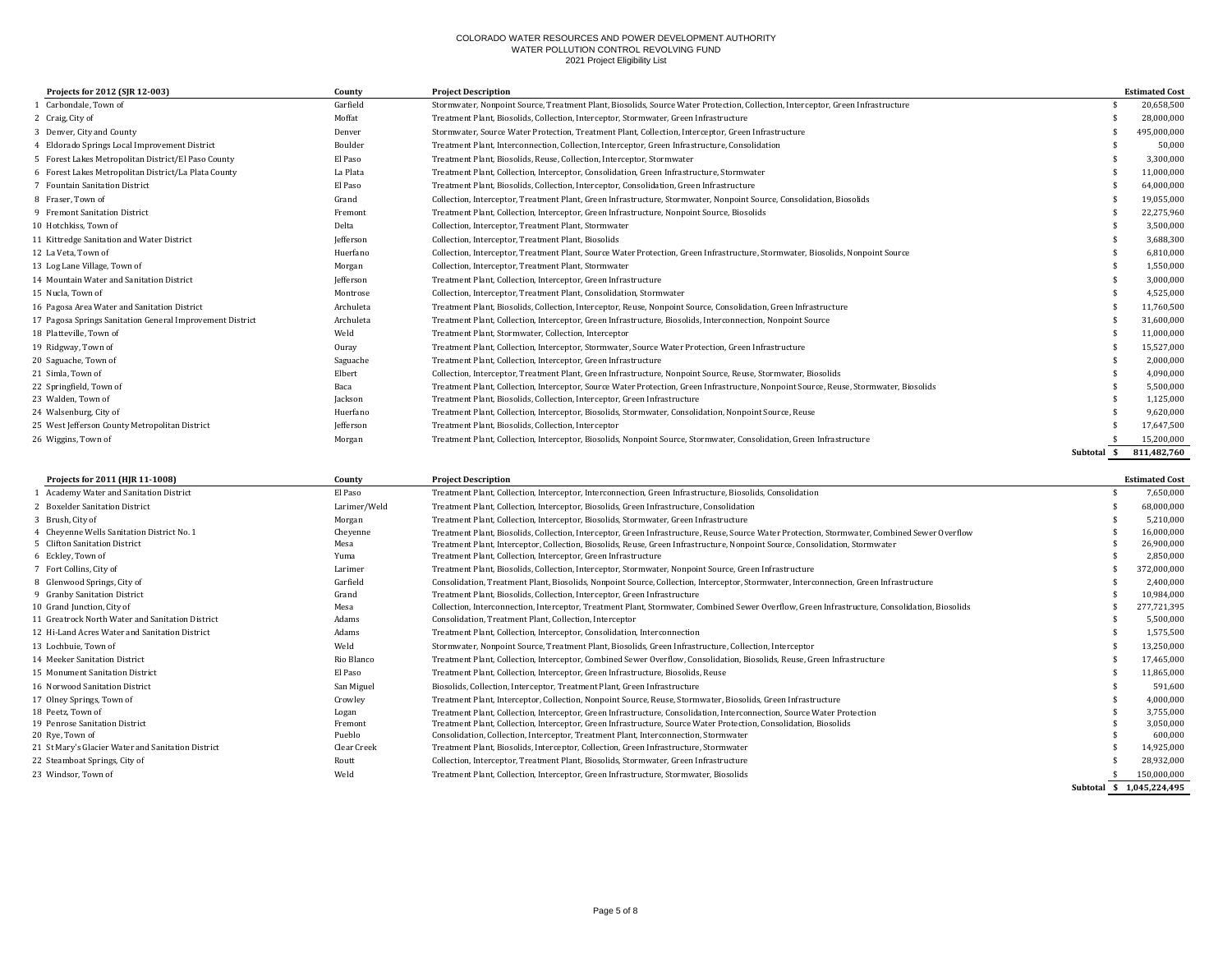| Projects for 2010 (SJR 10-004)                  | County           | <b>Project Description</b>                                                                                                                                      |             | <b>Estimated Cost</b> |
|-------------------------------------------------|------------------|-----------------------------------------------------------------------------------------------------------------------------------------------------------------|-------------|-----------------------|
| 1 Akron. Town of                                | Washington       | Treatment Plant, Collection, Interceptor, Nonpoint Source, Reuse, Stormwater, Biosolids                                                                         |             | 1,110,000             |
| 2 Arriba, Town of                               | Lincoln          | Treatment Plant, Collection, Interceptor, Green Infrastructure, Source Water Protection, Nonpoint Source, Reuse, Stormwater, Biosolids                          |             | 6,760,000             |
| 3 Aspen Park Metropolitan District              | Jefferson        | Treatment Plant, Collection, Interceptor, Stormwater, Reuse, Green Infrastructure, Biosolids, Nonpoint Source                                                   |             | 10,325,000            |
| 4 Bethune, Town of                              | Kit Carson       | Treatment Plant, Collection, Interceptor, Green Infrastructure, Source Water Protection, Nonpoint Source, Reuse, Stormwater, Biosolids                          |             | 5,810,000             |
| 5 Boone, Town of                                | Pueblo           | Treatment Plant, Collection, Interceptor, Green Infrastructure, Source Water Protection, Stormwater, Nonpoint Source, Reuse, Biosolids                          |             | 2,520,000             |
| 6 Burlington, City of                           | Kit Carson       | Treatment Plant, Nonpoint Source, Collection, Interceptor, Stormwater, Biosolids                                                                                |             | 38,500,000            |
| 7 Campo, Town of                                | Baca             | Treatment Plant, Collection, Interceptor, Green Infrastructure, Source Water Protection, Nonpoint Source, Reuse, Stormwater, Biosolids                          |             | 2,330,000             |
| 8 Cortez Sanitation District                    | Montezuma        | Collection, Interceptor, Treatment Plant, Combined Sewer Overflow, Biosolids, Nonpoint Source, Green Infrastructure                                             |             | 40,000,000            |
| 9 Crook. Town of                                | Logan            | Collection, Interceptor, Treatment Plant, Nonpoint Source, Source Water Protection, Green Infrastructure, Reuse                                                 |             | 4,200,000             |
| 10 Dillon Valley Metropolitan District          | Summit           | Collection, Interceptor, Treatment Plant                                                                                                                        |             | 5,000,000             |
| 11 Elbert Water and Sanitation District         | Elbert           | Source Water Protection, Treatment Plant, Collection, Interceptor, Combined Sewer Overflow, Biosolids, Green Infrastructure, Reuse                              |             | 3,050,000             |
| 12 Erie, Town of                                | Weld/Boulder     | Treatment Plant, Biosolids, Collection, Interceptor, Reuse, Green Infrastructure, Stormwater, Nonpoint Source                                                   |             | 65,547,250            |
| 13 Evergreen Metropolitan District              | Jefferson        | Collection, Interceptor, Treatment Plant, Biosolids                                                                                                             |             | 15,995,440            |
| 14 Forest Hills Metropolitan District           | Jefferson        | Treatment Plant, Collection, Interceptor, Nonpoint Source, Biosolids, Stormwater                                                                                |             | 950,000               |
| 15 Fowler, Town of                              | Otero            | Treatment Plant, Collection, Interceptor, Green Infrastructure, Stormwater                                                                                      |             | 18,650,000            |
| 16 Genesee Water and Sanitation District        | <b>Iefferson</b> | Treatment Plant, Collection, Interceptor, Combined Sewer Overflow, Green Infrastructure, Biosolids                                                              |             | 2,020,000             |
| 17 Genoa, Town of                               | Lincoln          | Treatment Plant, Collection, Interceptor, Green Infrastructure, Source Water Protection, Nonpoint Source, Reuse, Stormwater, Biosolids                          |             | 910,000               |
| 18 Granby, Town of                              | Grand            | Collection, Interceptor, Treatment Plant, Stormwater                                                                                                            |             | 12,500,000            |
| 19 Idaho Springs, City of                       | Clear Creek      | Treatment Plant, Collection, Interceptor, Stormwater, Nonpoint Source, Biosolids, Green Infrastructure, Reuse                                                   |             | 26,800,000            |
| 20 Iliff, Town of                               | Logan            | Treatment Plant, Collection, Interceptor, Green Infrastructure                                                                                                  |             | 1,115,958             |
| 21 Kit Carson, Town of                          | Chevenne         | Treatment Plant, Collection, Interceptor, Green Infrastructure, Source Water Protection, Nonpoint Source, Reuse, Stormwater, Biosolids                          |             | 8,500,000             |
| 22 Las Animas, City of                          | Bent             | Collection, Interceptor, Treatment Plant, Nonpoint Source, Green Infrastructure, Stormwater, Biosolids, Reuse                                                   |             | 5,040,000             |
| 23 Monte Vista, City of                         | Rio Grande       | Treatment Plant, Collection, Interceptor, Consolidation, Stormwater                                                                                             |             | 31,950,000            |
| 24 Ordway, Town of                              | Crowley          | Collection, Interceptor, Treatment Plant, Green Infrastructure, Source Water Protection, Nonpoint Source, Reuse, Stormwater, Biosolids                          |             | 4,115,000             |
| 25 Palisade, Town of                            | Mesa             | Treatment Plant, Consolidation, Interceptor, Collection, Stormwater, Nonpoint Source                                                                            |             | 21,115,000            |
| 26 Palmer Lake Sanitation District              | El Paso          | Collection, Interceptor, Treatment Plant, Interconnection, Green Infrastructure, Source Water Protection, Consolidation, Biosolids, Reuse, Nonpoint Source      |             | 13,860,000            |
| 27 Perry Park Water and Sanitation District     | Douglas          | Consolidation, Treatment Plant, Collection, Interceptor                                                                                                         |             | 5,685,000             |
| 28 Pueblo West Metropolitan District            | Pueblo           | Treatment Plant, Biosolids, Collection, Interceptor, Green Infrastructure, Reuse                                                                                |             | 17,810,000            |
| 29 Pueblo, City of                              | Pueblo           | Treatment Plant, Collection, Interceptor, Stormwater, Green Infrastructure, Combined Sewer Overflow, Nonpoint Source, Biosolids                                 |             | 57,000,000            |
| 30 Round Mountain Water and Sanitation District | Custer           | Treatment Plant, Consolidation, Interceptor, Collection, Biosolids, Source Water Protection, Reuse, Green Infrastructure                                        |             | 8,300,000             |
| 31 Salida, City of                              | Chaffee          | Collection, Interceptor, Treatment Plant, Stormwater                                                                                                            |             | 18,300,000            |
| 32 Security Sanitation District                 | El Paso          | Treatment Plant, Biosolids, Collection, Interceptor                                                                                                             |             | 30,500,000            |
| 33 Sedalia Water and Sanitation District        | Douglas          | Collection, Interceptor, Treatment Plant, Reuse, Consolidation                                                                                                  |             | 12,000,000            |
| 34 Silver Plume, Town of                        | Clear Creek      | Collection, Interceptor, Treatment Plant, Green Infrastructure, Combined Sewer Overflow, Biosolids, Nonpoint Source, Stormwater                                 |             | 2,950,000             |
| 35 Swink, Town of                               | Otero            | Treatment Plant, Collection, Interceptor, Green Infrastructure, Source Water Protection, Nonpoint Source, Reuse, Stormwater, Biosolids                          |             | 2,680,000             |
| 36 Three Lakes Water and Sanitation District    | Grand            | Collection, Interceptor, Treatment Plant, Consolidation                                                                                                         |             | 23,000,000            |
| 37 Two Buttes, Town of                          | Baca             | Source Water Protection, Treatment Plant, Collection, Interceptor, Green Infrastructure, Nonpoint Source, Reuse, Stormwater, Biosolids                          |             | 880,000               |
| 38 Victor, City of                              | Teller           | Treatment Plant, Source Water Protection, Interceptor, Collection, Stormwater                                                                                   |             | 9,550,000             |
| 39 Vilas, Town of                               | Baca             | Treatment Plant, Collection, Interceptor, Green Infrastructure, Source Water Protection, Nonpoint Source, Reuse, Stormwater, Biosolids                          |             | 1,590,000             |
| 40 Vona, Town of                                | Kit Carson       | Treatment Plant, Collection, Interceptor, Combined Sewer Overflow, Green Infrastructure, Source Water Protection, Nonpoint Source, Reuse, Stormwater, Biosolids |             | 680,000               |
|                                                 |                  |                                                                                                                                                                 | Subtotal \$ | 539.598.648           |

| Projects for 2009 (HJR 09-1002)                        | Countv   | <b>Project Description</b>                                                                      |          | <b>Estimated Cost</b> |
|--------------------------------------------------------|----------|-------------------------------------------------------------------------------------------------|----------|-----------------------|
| Collbran. Town of                                      | Mesa     | Treatment Plant, Collection, Interceptor, Stormwater                                            |          | 9,350,000             |
| 2 Larimer County/Red Feather Lakes                     | Larimer  | Treatment Plant, Collection, Interceptor, Consolidation                                         |          | 2.250.000             |
| 3 Mountain View Villages Water and Sanitation District | Lake     | Treatment Plant, Consolidation, Collection, Interceptor, Stormwater, Biosolids, Nonpoint Source |          | 2.850.000             |
| 4 Olathe, Town of                                      | Montrose | Treatment Plant, Collection, Interceptor, Stormwater                                            |          | 10,000,000            |
| 5 Sterling, City of                                    | Logan    | Treatment Plant, Collection, Interceptor, Green Infrastructure                                  |          | 133,050,000           |
|                                                        |          |                                                                                                 | Subtotal | 157,500,000           |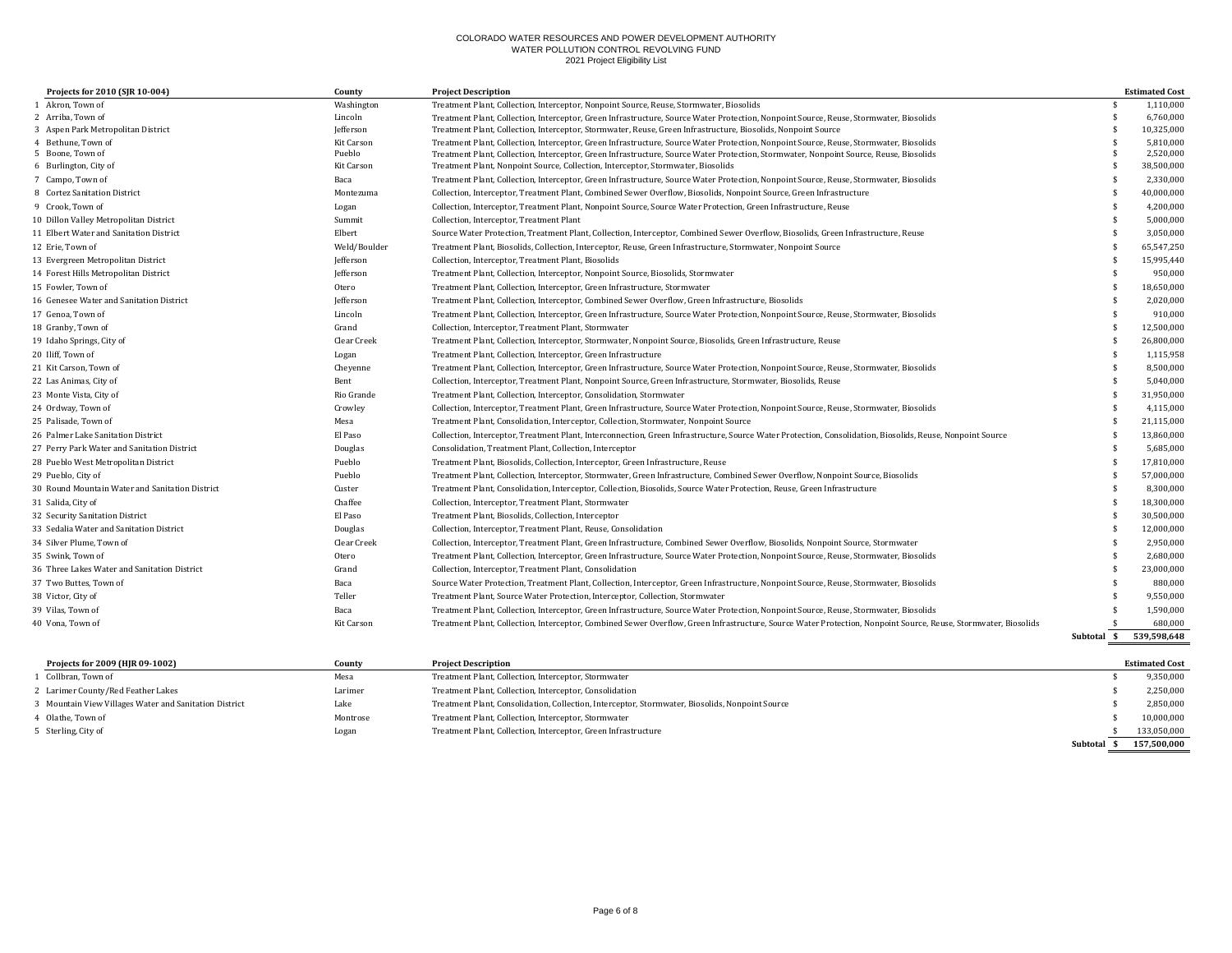| Projects for 2008 (SJR 08-003)                               | County            | <b>Project Description</b>                                                                                                             |                    | <b>Estimated Cost</b> |
|--------------------------------------------------------------|-------------------|----------------------------------------------------------------------------------------------------------------------------------------|--------------------|-----------------------|
| 1 Basalt Sanitation District                                 | Eagle/Pitkin      | Treatment Plant, Interconnection, Consolidation, Collection, Interceptor, Green Infrastructure                                         | -S                 | 31,300,000            |
| 2 Berthoud. Town of                                          | Larimer/Weld      | Treatment Plant, Biosolids, Collection, Interceptor, Stormwater, Consolidation                                                         | $\mathbf{\hat{s}}$ | 9,700,000             |
| 3 Dillon, Town of                                            | Summit            | Collection, Interceptor, Nonpoint Source, Stormwater, Treatment Plant                                                                  | \$                 | 1,700,000             |
| 4 East Alamosa Water and Sanitation District                 | Alamosa           | Collection, Interceptor, Treatment Plant                                                                                               | \$                 | 5,900,000             |
| 5 Evans, City of                                             | Weld              | Treatment Plant, Nonpoint Source, Stormwater, Biosolids, Reuse, Collection, Interceptor, Consolidation                                 | <sup>\$</sup>      | 79,200,000            |
| Projects for 2008 (SJR 08-003)                               | County            | <b>Project Description</b>                                                                                                             |                    | <b>Estimated Cost</b> |
| 6 Hooper, Town of                                            | Alamosa           | Treatment Plant, Collection, Interceptor, Consolidation                                                                                | $\mathbf{\hat{s}}$ | 700,000               |
| 7 Hugo, Town of                                              | Lincoln           | Treatment Plant, Collection, Interceptor, Stormwater                                                                                   | \$                 | 9,000,000             |
| 8 Larkspur, Town of                                          | Douglas           | Consolidation, Collection, Interceptor, Treatment Plant, Interconnection, Stormwater, Biosolids, Nonpoint Source, Green Infrastructure | \$                 | 25,050,000            |
| 9 Littleton/Englewood, Cities of                             | Arapahoe          | Treatment Plant, Collection, Interceptor, Biosolids, Reuse, Green Infrastructure                                                       | \$.                | 455,000,000           |
| 10 Mancos, Town of                                           | Montezuma         | Collection, Interceptor, Treatment Plant, Stormwater, Nonpoint Source, Biosolids                                                       | <sup>\$</sup>      | 3,000,000             |
| 11 Manzanola, Town of                                        | Otero             | Treatment Plant, Collection, Interceptor, Nonpoint Source, Reuse, Stormwater, Biosolids                                                | \$                 | 2,720,000             |
| 12 Milliken. Town of                                         | Weld              | Treatment Plant, Collection, Interceptor, Nonpoint Source, Stormwater                                                                  | \$                 | 5,500,000             |
| 13 Rifle, City of                                            | Garfield          | Treatment Plant, Collection, Interceptor, Nonpoint Source, Consolidation, Stormwater, Biosolids                                        | <sup>\$</sup>      | 125,000,000           |
| 14 Trinidad, City of                                         | Las Animas        | Treatment Plant, Collection, Interceptor, Biosolids, Stormwater, Nonpoint Source                                                       |                    | 33,200,000            |
| 15 Woodland Park, City of                                    | Teller            | Treatment Plant, Biosolids, Reuse, Collection, Interceptor, Green Infrastructure                                                       |                    | 9,500,000             |
|                                                              |                   |                                                                                                                                        | - \$<br>Subtotal   | 796,470,000           |
|                                                              |                   |                                                                                                                                        |                    |                       |
| Projects for 2007 (HJR 07-1005)                              | County            | <b>Project Description</b>                                                                                                             |                    | <b>Estimated Cost</b> |
| Cherokee Metropolitan District                               | El Paso           | Treatment Plant, Consolidation, Collection, Interceptor, Reuse, Biosolids, Stormwater, Nonpoint Source                                 | \$                 | 55,120,000            |
| 2 North La Junta Sanitation District                         | Otero             | Treatment Plant, Interconnection, Collection, Interceptor, Consolidation                                                               | \$                 | 7,500,000             |
| 3 Roxborough Water and Sanitation District                   | Douglas/Jefferson | Consolidation, Collection, Interceptor, Treatment Plant                                                                                | \$.                | 15,100,000            |
|                                                              |                   |                                                                                                                                        | Subtotal \$        | 77,720,000            |
|                                                              |                   |                                                                                                                                        |                    |                       |
| Projects for 2006 (SJR 06-002)                               | County            | <b>Project Description</b>                                                                                                             |                    | <b>Estimated Cost</b> |
| 1 Broomfield, City and County of                             | Broomfield        | Treatment Plant, Reuse, Stormwater, Nonpoint Source, Biosolids, Collection, Interceptor                                                | \$                 | 128,720,000           |
| 2 Julesburg, Town of                                         | Sedgwick          | Biosolids, Consolidation, Collection, Interceptor, Treatment Plant, Stormwater                                                         | \$                 | 6,900,000             |
| 3 Lyons, Town of                                             | Boulder           | Stormwater, Treatment Plant, Interceptor, Collection, Biosolids, Green Infrastructure                                                  | $\mathbf{\hat{s}}$ | 36,300,000            |
|                                                              |                   |                                                                                                                                        | \$<br>Subtotal     | 171,920,000           |
| Projects for 2005 (SB 05-011)                                | County            | <b>Project Description</b>                                                                                                             |                    | <b>Estimated Cost</b> |
| 1 Alma, Town of                                              | Park              | Stormwater, Nonpoint Source, Treatment Plant, Collection, Interceptor, Consolidation                                                   | \$                 | 7,750,000             |
| 2 Castle Rock, Town of                                       | Douglas           | Treatment Plant, Consolidation, Collection, Interceptor, Reuse, Stormwater, Nonpoint Source, Biosolids                                 | \$                 | 151,393,025           |
| 3 Fort Lupton, City of                                       | Weld              | Reuse, Stormwater, Treatment Plant, Collection, Interceptor, Biosolids                                                                 | $\mathbf{\hat{s}}$ | 42,250,000            |
| 4 Keenesburg, Town of                                        | Weld              | Treatment Plant, Reuse, Collection, Interceptor, Stormwater                                                                            | <sup>\$</sup>      | 12,000,000            |
| 5 Kremmling Sanitation District                              | Grand             | Treatment Plant, Reuse, Collection, Interceptor                                                                                        | \$                 | 2,248,400             |
| 6 Mesa Water and Sanitation District                         | Mesa              | Treatment Plant, Collection, Interceptor, Biosolids, Green Infrastructure                                                              | $\mathbf{\hat{s}}$ | 3,060,000             |
| 7 Morrison, Town of                                          | Jefferson         | Treatment Plant, Biosolids, Collection, Interceptor, Stormwater                                                                        | <sup>\$</sup>      | 20,000,000            |
| 8 Nunn, Town of                                              | Weld              | Treatment Plant, Interconnection, Collection, Interceptor, Consolidation                                                               | \$                 | 8,000,000             |
| 9 San Juan River Village Metropolitan District               | Archuleta         | Treatment Plant, Collection, Interceptor                                                                                               | $\mathbf{\hat{s}}$ | 3,500,000             |
| 10 Winter Park Water and Sanitation District                 | Grand             | Treatment Plant, Collection, Interceptor                                                                                               | \$.                | 7,010,000             |
|                                                              |                   |                                                                                                                                        | Subtotal \$        | 257,211,425           |
|                                                              |                   |                                                                                                                                        |                    |                       |
| Projects for 2004 (SJR 04-003)                               | County            | <b>Project Description</b>                                                                                                             |                    | <b>Estimated Cost</b> |
| 1 Crawford, Town of                                          | Delta             | Treatment Plant, Collection, Interceptor, Stormwater, Green Infrastructure                                                             | \$                 | 3,755,000             |
| 2 Crested Butte South Metropolitan District                  | Gunnison          | Treatment Plant, Biosolids, Collection, Interceptor, Interconnection                                                                   | $\mathbf{\hat{s}}$ | 1,270,000             |
| 3 Delta, City of                                             | Delta             | Treatment Plant, Interceptor, Collection, Interconnection, Reuse, Biosolids                                                            | <sup>\$</sup>      | 12,000,000            |
| 4 Durango West Metropolitan District No. 2                   | La Plata          | Treatment Plant, Stormwater, Green Infrastructure, Collection, Interceptor                                                             | \$                 | 789,455               |
| 5 Florissant Water and Sanitation District                   | Teller            | Interconnection, Collection, Interceptor, Treatment Plant, Consolidation, Biosolids, Nonpoint Source                                   | $\mathbf{\hat{s}}$ | 8,800,000             |
| 6 Frisco Sanitation District                                 | Summit            | Collection, Interceptor, Treatment Plant, Interconnection, Consolidation                                                               | \$                 | 6,500,000             |
| 7 Gunnison County/Somerset Domestic Water District           | Gunnison          | Collection, Interceptor, Treatment Plant, Interconnection, Nonpoint Source                                                             | \$                 | 3,205,000             |
| 8 Lake City, Town of                                         | Hinsdale          | Collection, Interceptor, Treatment Plant, Stormwater                                                                                   | \$.                | 7,175,000             |
| 9 Limon, Town of                                             | Lincoln           | Treatment Plant, Collection, Interceptor, Stormwater, Nonpoint Source, Green Infrastructure                                            | \$                 | 8,775,000             |
| 10 Morrison Creek Metropolitan Water and Sanitation District | Routt             | Treatment Plant, Collection, Interceptor, Biosolids, Consolidation, Green Infrastructure, Nonpoint Source                              | \$                 | 20,500,000            |
| 11 Oak Creek. Town of                                        | Routt             | Treatment Plant, Collection, Interceptor                                                                                               | \$                 | 242.780               |
|                                                              |                   |                                                                                                                                        |                    |                       |